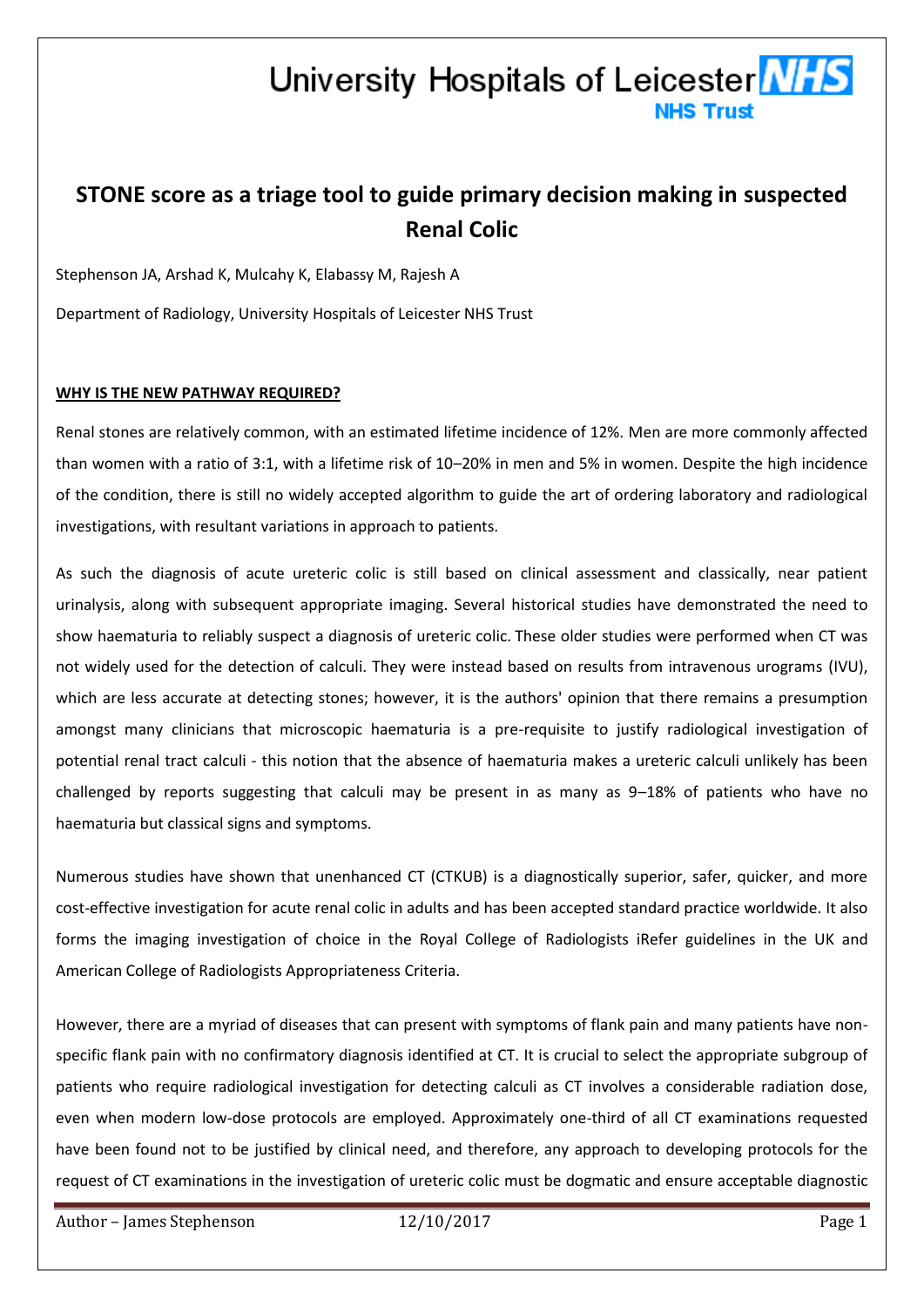yields. Additionally studies have shown the incidence of a "negative" CT examination to be significantly higher in women than in men in renal colic investigation.

An historical audit of diagnostic yields for CTKUB requested from the Emergency Department in UHL showed a pick up rate for significant stones of 46%, in line with an accepted standard of 44-62% and an alternate diagnosis rate of 14%. Thus a negative scan rate of 40%. In contrast, the diagnostic yield in patients referred direct to test from primary care in 2016 was 7%, with 0% of patients having an alternate diagnosis to account for the pain. Thus the diagnostic yield was way below an accepted standard. Interestingly no female under the age of 40 was found to have significant renal stones in the study period.

A study from 2014 has suggested a simple "STONE score" system to risk stratify patients based on gender, race, the duration of pain, associated symptoms, and presence of haematuria on urine dipstick.

### <http://www.bmj.com/content/348/bmj.g2191>

Using the STONE score we prospectively assessed 282 CTKUB referrals from primary care. The overall diagnostic yield for significant calculi and alternate diagnosis were again 7% and 0% respectively. However, when stratifying for the STONE score the following results were found:

|                                | Low $(n=132)$ | Moderate (n=138) | High $(n=12)$ |
|--------------------------------|---------------|------------------|---------------|
| Clinically significant calculi | 0%            | 32 (23%)         | 8 (67%)       |

No female under 40 years of age with any 'stone score' was found to have a clinically significant stone or alternative diagnosis within the study period.

As such the stone score is being implemented as a triage tool for primary care requests for investigation of presumed renal colic in line with IRMER guidelines, to improve diagnostic accuracy and reduce the number of unnecessary CT investigations.

#### **HOW DOES THE PATHWAY WORK?**

A stone score is generated at the time of requesting a CT for renal colic. The stone score derives points based on various demographic and clinical parameters:

| <b>Categories</b>                         | <b>Points</b> |  |
|-------------------------------------------|---------------|--|
| Gender                                    |               |  |
| Male                                      | 2             |  |
| Female                                    | 0             |  |
| Timing (duration of pain to presentation) |               |  |
| >24 hours                                 | 0             |  |
| 6-24 hours                                |               |  |
| <6hours                                   | 3             |  |
| Race                                      |               |  |
| <b>Black</b>                              | $\Omega$      |  |
|                                           |               |  |
| Author - James Stephenson                 | 12/10/2017    |  |